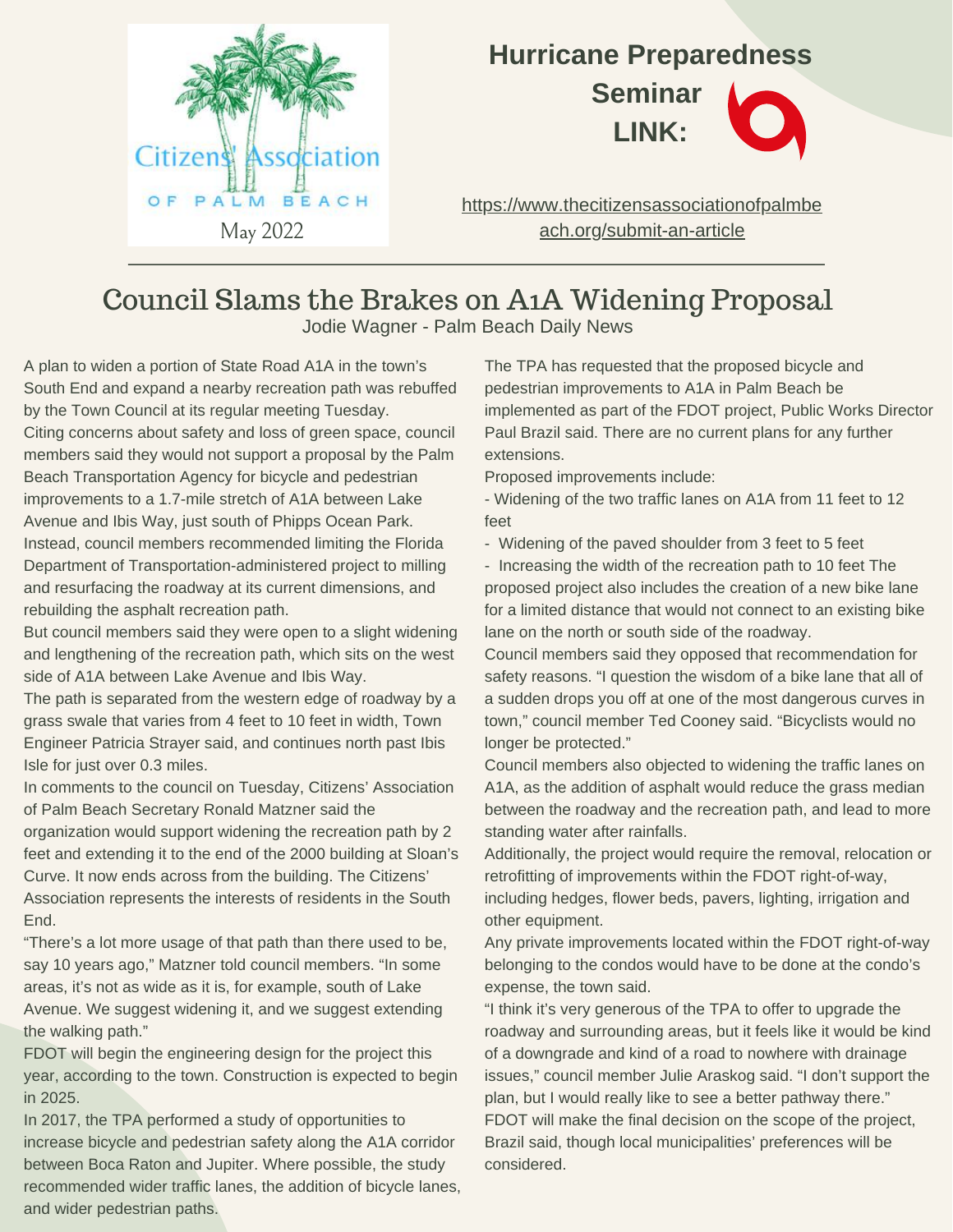# Town Eyes Next Steps for Water Study

William Kelly Communications Coordinator- Civic Association

Town officials are sketching a path and timeline for the next steps in their effort to determine a long-term future water supply for Palm Beach.

Now that a consultant's report is in its hands, the Town Council decided Tuesday to refer a study of its water source alternatives to its Public Works Committee on May 24. The committee is chaired by Councilwoman Bobbie Lindsay. Its other member is council President Margaret Zeidman. The committee will ask specific questions to gain a deeper understanding of the alternatives, Zeidman said. Its decisions are recommendations to the full council.

The town hired engineering consultant Kimley-Horn & Associates in December 2019 to help it identify the best options for its water source after its supply agreement with West Palm Beach expires in 2029. Kimley-Horn delivered the report, which cost the town \$416,380, last month. The town must notify the City of West Palm Beach of its intentions by 2027, Zeidman said.

Public Works Director Paul Brazil said staff will develop a report addressing the milestones and timelines for each alternative and present it to the council in June.

The options, Brazil said, are for the town to renew its agreement to buy water from West Palm Beach, on either a retail or wholesale basis; to purchase water from another utility, such as Palm Beach County or Lake Worth Beach; or to develop a town-owned water source and treatment plant. Another option, for the town to enter a partnership with a private water provider, has been discarded because there was no interest, Brazil said.

The staff report also will examine how the South Florida Water Management District would be able to regulate the town's water use in any of the alternatives being considered, he said.

Once the council receives the staff report and has heard from its Public Works Committee, it may want to schedule a public workshop to focus entirely on the water issue, Brazil said. Once the town zeroes in on one or two of the best alternatives, it will begin a deeper examination of the costs, Zeidman said.

"It's a good start that you are suggesting," Zeidman told Brazil.

Zeidman said the town is getting advice from the Palm Beach Civic Association's nine-member Water Committee, cochaired by Michael Pucillo, who is a former president of the Town Council, and by Leo Vecellio.

# EARTH DAY "RESTORE OUR EARTH"

The Earth Day celebration took place on Friday, April 22, 2022 at the Mandel Recreation Center. Students from fifth and eighth grades discussed the positive impacts of owning native plants and other strategies that will help restore the planet. First held in 1970, Earth Day is observed each year on April 22 to demonstrate support for environmental protection. It is coordinated globally by [EarthDay.org](http://earthday.org/) and involves millions of people in nearly 200 countries.







#### Continued on page 5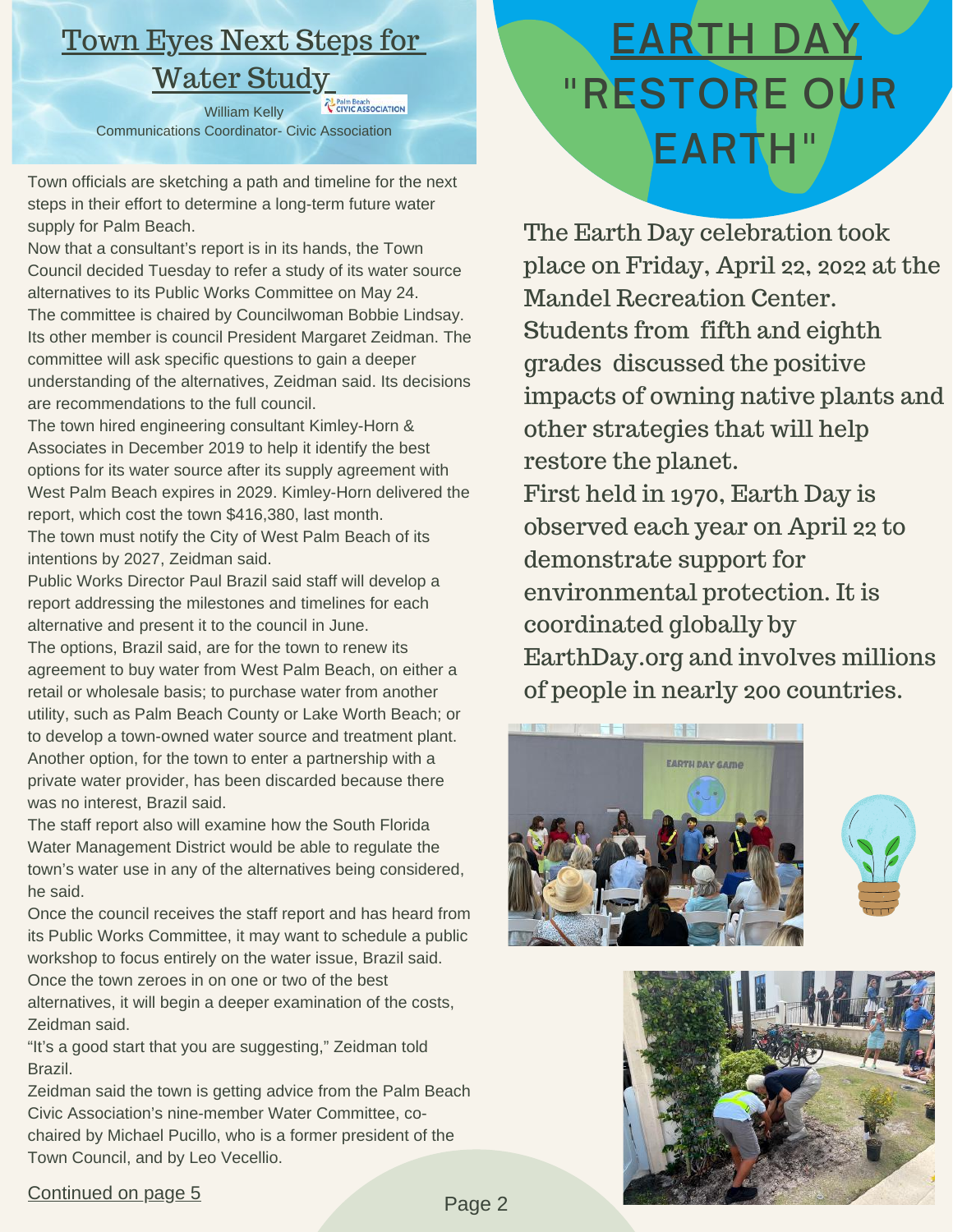### HELPING OWNERS PAY SPECIAL ASSESSMENTS

One reason owners may oppose special [assessments](https://www.hoaleader.com/public/department98.cfm) is that HOA boards can sometimes be "uncreative" in providing financing options. If you can go beyond the "pay it in full—now!" method by offering alternative financing, you're likely to get less resistance when you propose a special assessment.

Here, are ideas on how condominium and homeowner association boards crafted creative financing that helped them pass a special assessments and offer tips for funding your own special assessment.

#### **Special Assessment Payment Options**

No matter how big or small your special assessment, it may not be easy for all your owners to pay up. That's why many associations have offered a range of payment options.

"All kinds of payment options are being evaluated by associations," says Lisa A. [Magill,](https://www.hoaleader.com/public/department104.cfm) a shareholder and association attorney at Becker & Poliakoff PA in Fort Lauderdale, Fla. "I've seen associations divide special assessments into 12-month, 3-year, or 5-year payments, or half now, half later. They understand that owners may not have sufficient cash flow to pay a large special all at once." James R. [McCormick](https://www.hoaleader.com/public/department99.cfm) Jr., a partner at Peters & Freedman LLP in Encinitas, Calif., who represents associations, has also seen

clients offer staggered payment terms. "They might say, 'The special assessment is due on this date. However, we'll permit owners top pay over 12 months, interest-free, in this manner,'" explains McCormick.

"Another option is to break up the payments, with each due on a certain date. That changes who's responsible for payments if the unit is sold while payments are being made, which would normally be whoever owns the unit on the date the payment is imposed."

Before you offer payment terms over several years, check your governing documents. "In Arizona, some documents drafted years ago might state the assessment can't be extended for more than a year," says Kristen L. Rosenbeck, a partner at the Mulcahy Law Firm PC in Phoenix, which represents associations. "An association may be limited in collecting a special assessment only during the year it was assessed."

#### **Offer Discounts for Early Payments**

Another way to make owners feel more comfortable with a special assessment is to give them time to pay while offering a discount for paying in full. That may also allow your association to collect interest without running afoul of your state's usury laws, which dictate the maximum amount of interest that can be charged on a loan.

#### **Leave Yourself Special Assessment Flexibility**

If you're not sure how big a special assessment you'll need to pass or when you'll need the funds, consider passing a special assessment and requiring it be paid in amounts or increments to be determined.

"We've had associations pass special assessments in which a full assessment of, say, \$1,000 is approved but only \$250 is due at the time the assessment is passed, with certain triggering events and later amounts to be called due at the appropriate time," explains Drewes. "That way, boards don't need to pass a special assessment every time they need an additional \$250 per unit. That makes it easier if you a have a capital improvement project planned and you generally know what you're going to need.

#### **Ease the Way for Owners to Get Loans**

Another option is to work with local lenders to lay the groundwork for owners to get personal loans. "An association we represent imposed a special assessment of \$80,000 per unit," recalls McCormick. "That's a chunk of change to be writing a check for."

McCormick's client consulted with local banks. "The board went to the banks and said, 'We might have owners who need to borrow. Can we set up a deal for those who want to come in?'" he explains. "Then the association told owners, 'We've greased the wheels, and these lenders are aware of our situation. But we can't guarantee your credit will qualify you for a loan."

#### **Get an Association Loan**

Another option is for your association to get its own loan. "Many financial institutions offer favorable loans to the association, giving the association immediate funds to complete a project and allowing members to pay for the project over 5-10 years or more," says Magill. "I've seen terms as long as 15 years on several-million-dollar loans. Owners might not have \$7,000, but they probably can pay that amount over several years as part of their monthly assessment payments."

There are benefits to owners with association loans. "Members have the benefit and enjoyment of a completed project," says Magill, "and aren't paying for something that may never happen or advance funding for something they may not benefit from if they relocate."

#### **Ask Your Vendor for Financing**

In a slow economy, vendors may also be willing to let your association make payments over time. "I've seen that start to happen more frequently now

because of the economy and venders needing the work," says Rosenbeck. "They might permit payments to be made over time, but if several owners go into foreclosure, the association is still on the hook for the full payments."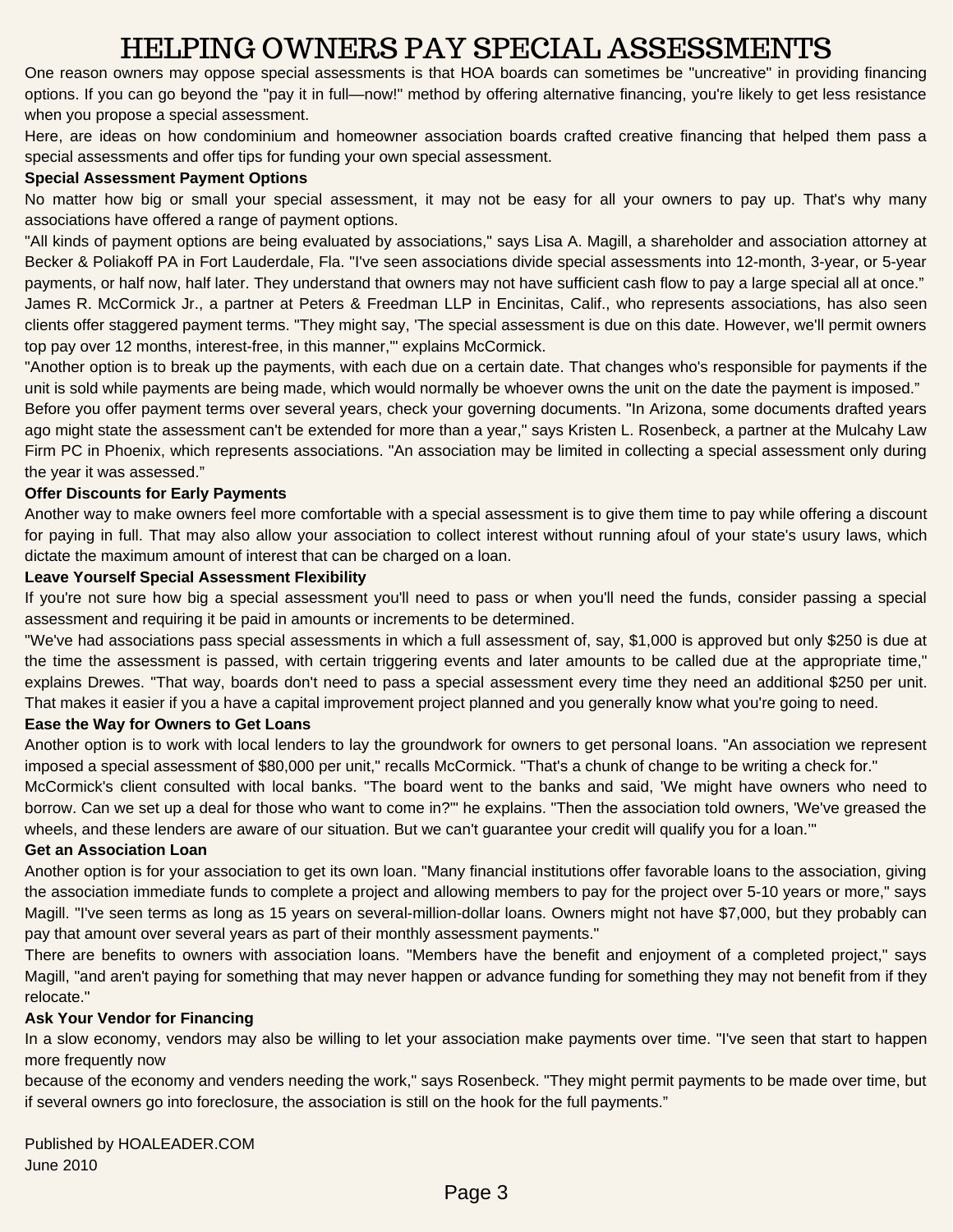

Within days of the partial collapse of Champlain Towers South in Surfside, insurance companies sent letters to owners of condominiums 40 years and older in South Florida, asking for proof that their buildings have passed all inspections, or they will lose their coverage.

The deadly collapse of the 136-unit high rise has spooked an industry that had already considered older condos on the coast — with their hurricane exposure, their common ownership structure and reputation for delaying maintenance — a high risk, experts say.

Now, if a building can't comply with the insurance requests, the insurer can cancel the policy with a 45-day notice, or choose not to renew the policy, said Isidro "Izzy" Guillama, chief executive officer of [ProCom Insurance Underwriters](https://www.facebook.com/procominsuranceunderwriters/), a Miami-based independent insurance agent who specializes in condo insurance.

But many insurers are not waiting, he said.

"Everybody has moved very quickly because they have a lot of liability, and a lot of risk," Guillama said. "They're looking at any building that is showing more than 40 years of age, and they're asking for the recertification of the building."

But the action letters could have a ripple effect across the state if they result in policies being dropped and a tightening of the insurance market.

Half of all Floridians live in property covered by a condominium or homeowners association, and there are more than 50,000 community associations in the state, said Travis Moore, lobbyist for Community Associations Institute.

"This is a game changer and the conversation has completely changed in a week,'' he said. The condo insurance industry "was already in disarray and has been in disarray since Hurricane Irma hit," said Mike Clarkson, president of All Lines/Hilb Group Insurance in Clearwater, an independent insurance agent who represents 750 condominium associations throughout the state. Since January, two companies that insured condos left the state and one was declared insolvent, he said.

"If the board, which makes the decisions for the whole association, did not make the right decisions on behalf of the safety and protection of the condo owners, those policies are going to be affected,'' he said. "Because if the directors and officers knew of a problem and did not act, they are liable."

Normally, the policy limits for a standard liability policy for all directors and officers on condo board is \$1 million, Guillama said. It is intended to cover issues such as "you picked the wrong contract on a painter's job, or like little things. Nobody expects a building to go down."

#### **Costs likely to rise**

If some carriers drop coverage for condo buildings because of their failure to show proof of recertification, that increases the possibility that costs will rise for everyone, Guillama said.

"The No. 1 budget issue for every condo is their insurance and as that goes up there is less money for other things,'' Moore explained. "It's constantly a threat because that market is shrinking."

There are only five admitted carriers currently writing insurance for condos in Florida so property and liability coverage for many buildings are covered by the unregulated surplus line carriers, he said.

If carriers drop condos, they could turn to Citizens Property Insurance, the state-run insurer of last resort. "Unfortunately, you're probably talking three times the cost,' Clarkson said.

Guillama said he has received letters for his clients from insurance companies Sampo, Great American Insurance which insures Champlain Towers South — American Coastal Insurance and ICat Insurance, each asking for proof of recertification for buildings that are 40 years or older.

"If the client doesn't turn around and do what they want, they're going to send out a cancellation notice even midterm,'' Clarkson explained.

#### **Need for reserves**

Guillama, Clarkson, Moore and advocates who have tried for years to expand Florida's building inspection laws for coastal property, all said one of the most important things the state can do is to require condominium associations to maintain reserves so they can promptly pay for needed building repairs.

Guillama and Clarkson said that most of the condos they work with have few, if any, reserves and that contributes to their inability to move quickly to manage maintenance problems.

Florida law requires that condo associations produce an annual budget that determines how much to fund a reserve budget for "capital expenditures and deferred maintenance."

Projects covered include roof repairs, elevator maintenance and cement and foundation damage and other life-safety issues. However, once the reserve budget has been determined, state law also allows a majority of the members at a condominium board meeting to waive the reserve requirement. When that decision is made, it must be disclosed to owners on the first page of the annual budget.

#### **Editors Note:**

The Town and Palm Beach County are waiting for State to move however plans are in the works should the State not move forward.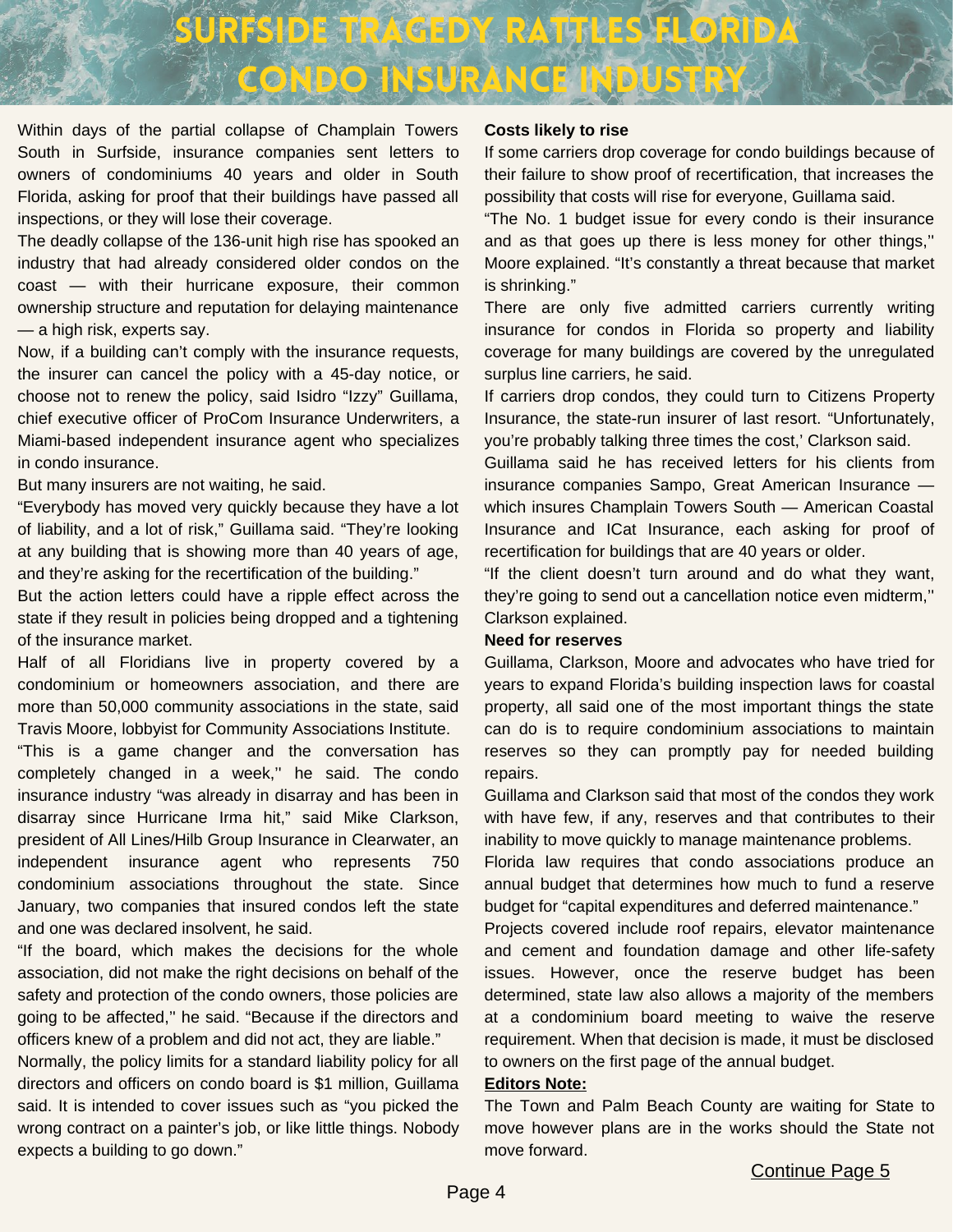

Spa. Our 134-room boutique property is perched oceanfront in Palm Beach, Florida. Our luxury resort is the ultimate getaway for every traveler. Spend your days playing on the white sand beach, treat yourself to pampering at The Spa at Tideline or simply relax with a cocktail in our outside terrace with the sounds of the ocean breeze. Whether staying with us for work or a vacation, The Tideline offers an exclusive setting that will leave you dreaming of your next visit. We look forward to making your stay in Palm Beach exceptional.



561.540.6440 www.marriott.com/pbiah



TIDELINE OCEAN RESORT AND SPA | PALM BEACH, FL

#### Continued From Page 5

The concern, Robaina said, is that with every condo association it's "a bunch of volunteers that don't have any experience making decisions on the integrity, the structural integrity of these buildings."

He said that most are reluctant to impose a special assessment that will raise maintenance payments on their members because, like politicians, they don't want to be voted off the board of directors, Robaina said. "So every condo in Florida pretty much just waives their reserves." Robert Nordlund, whose company, Association Reserves, specializes in reserve studies and budget counsel for condominium homeowner associations, said boards must assess the rate at which their building is deteriorating to determine how much money needs to be set in reserves. He said boards are often made up of individuals who don't necessarily have expertise on running a building. "Fundamentally, it's a not-for-profit organization, a multimillion dollar not-for-profit organization," Nordlund said. "They need to surround themselves with a team so they can make policy decisions."

Mary Ellen Klas Times/Herald Bureau Tampa Bay Times July 5, 2021



## 2022 Palm Beach Police Teen Academy

Palm Beach Crime Watch educational programming will begin again in 2022! We are excited to announce the Palm Beach Police Teen Academy which will take place from June 6-10, 2022.

We appreciate your support of Palm Beach Crime Watch, and are offering you the opportunity to pre-enroll before we open enrollment to the Town of Palm Beach. If you have or know a teenager(s) that would be interested in this program, please contact us at your earliest convenience to reserve your spot.

- Date: June 6-10, 2022 (Monday through Friday)
- Times:  $9:00 \text{ am} 4:00 \text{ pm}$
- Age: Teens from  $12 16$  years of age (Teens that will turn 12 before the start of the new school term in September 2022 are eligible to take part)
- Place: Palm Beach Police Department, 345 S. County Road
- Applicants should live in or attend school in the Town of Palm Beach
- Teens must be available to attend all five days
- Program Fee of \$250.00 (Made payable to Palm Beach Crime Watch)

#### Town's Water - Continued from page 2



Lindsay expressed confidence in the process. "We have very fine minds looking into these things," she said. "We need to turn over every stone."

The town began the study years before its water agreement with the city expires in 2029 because some of the alternatives would take years to design and build. Some would be hugely expensive, reaching into the hundreds of millions of dollars while requiring streets in town or in West Palm Beach to be torn open for the installation of new distribution pipes, according to the report from Kimley-Horn & Associates. The town wants a water source that would be less vulnerable to toxins such as the cyanobacteria that last spring briefly contaminated the city's treated water supply. Cyanobacteria,

also known as blue-green algae, can appear in surface water supplies but is not typically found in groundwater such as the Floridan aquifer.

The City of West Palm Beach relies on surface water that comes partly from heavily polluted Lake Okeechobee and travels through canals into the Grassy Waters Preserve, where it is filtered before being drawn into Clear Lake and processed in the city's water treatment plant.